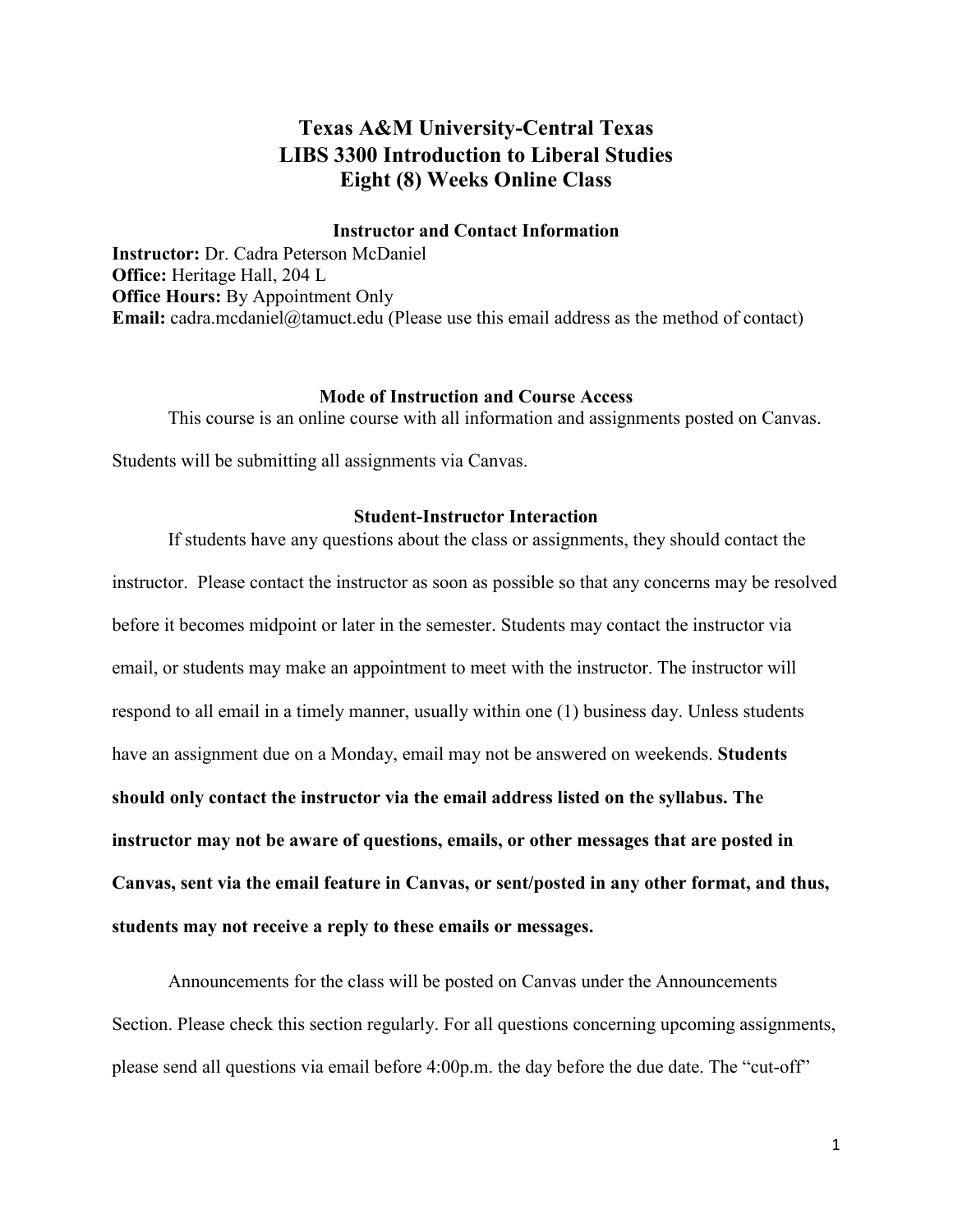time for questions allows all students an equal chance to have questions answered before the due date.

## **Emergency Warning System for Texas A&M University-Central Texas: SAFEZONE**

SafeZone provides a public safety application that gives you the ability to call for help

with the push of a button. It also provides Texas A&M University-Central Texas the ability to

communicate emergency information quickly via push notifications, email, and text messages.

All students automatically receive email and text messages via their myCT accounts.

Downloading SafeZone allows access to push notifications and enables you to connect directly

for help through the app.

You can download SafeZone from the app store and use your myCT credentials to log in.

If you would like more information, you can visit the [SafeZone](http://www.safezoneapp.com/) website

[www.safezoneapp.com].

To register SafeZone on your phone, please follow these 3 easy steps*:*

1. Download the SafeZone App from your phone store using the link below: [iPhone/iPad:](https://apps.apple.com/app/safezone/id533054756) [https://apps.apple.com/app/safezone/id533054756] [Android Phone / Tablet](https://play.google.com/store/apps/details?id=com.criticalarc.safezoneapp) [https://play.google.com/store/apps/details?id=com.criticalarc.safezoneapp]

2. Launch the app and enter your myCT email address (e.g.  $\{\text{name}\}\langle\omega\text{tamuct.edu}\rangle$ )

3. Complete your profile and accept the terms of service

# **Course Information Course Description**

(WI) Students are introduced to the major issues in interdisciplinary studies. Students

research how their academic concentrations emerged as distinct disciplines and produce a

research paper and presentation of their findings. Prerequisite(s): ENGL 1301.

In this specific section of LIBS 3300, students will examine a variety of topics from an

interdisciplinary and disciplinary-specific perspectives.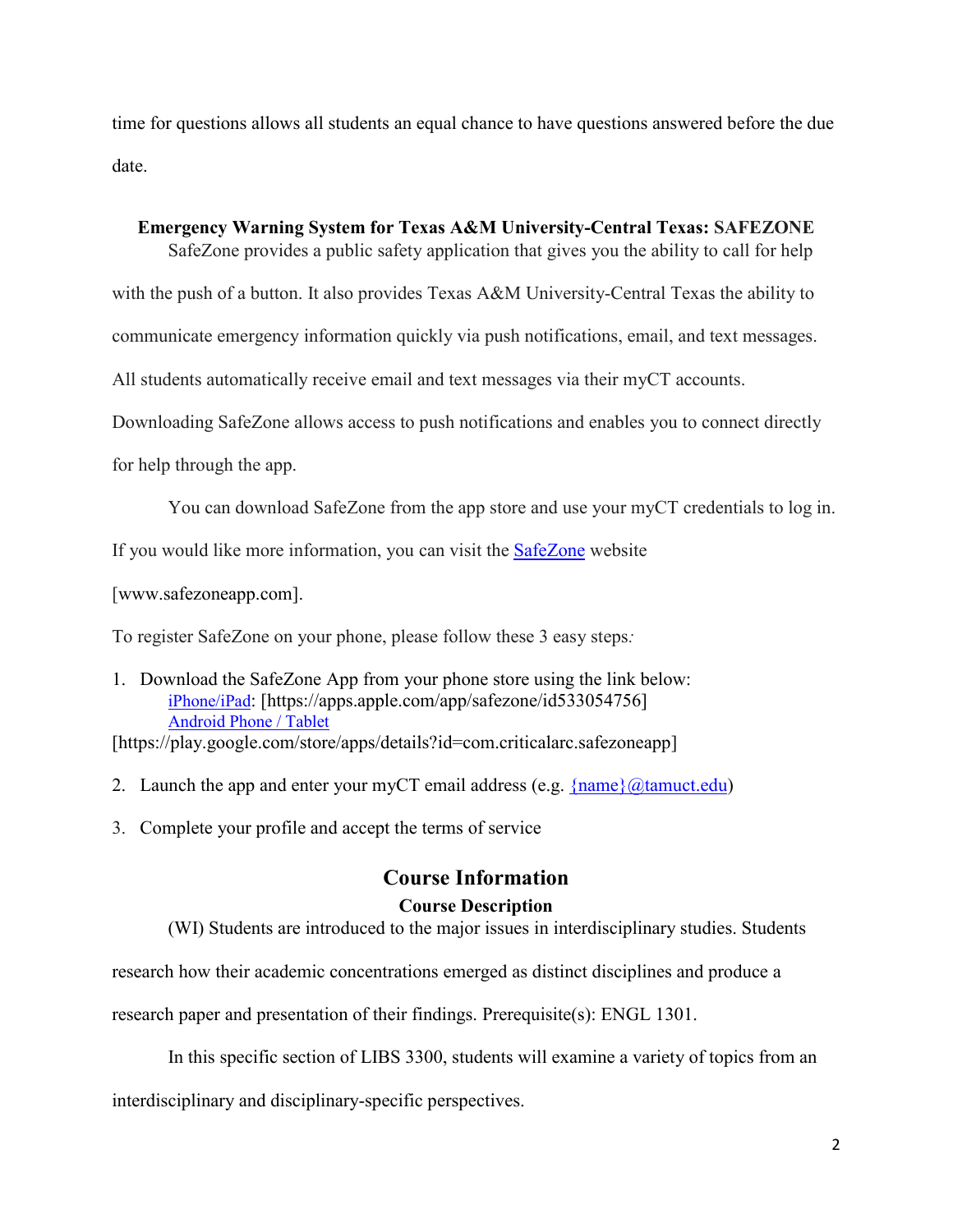This is a Writing Instructive (WI) course so writing will be an integral part of instruction and interactions. Writing will also be a fundamental way that students' mastery of course content is measured. WI means that students will have several opportunities to work on improving their writing skills. These opportunities are described in the assignment descriptions in the syllabus.

## **Overall Course Objective**

After successfully completing the course, students will become familiar with examining

topics from an interdisciplinary approach.

### **Student Learning Outcomes (SLOs)**

After successfully completing the course, students will be able to

1) Discuss the value of applying interdisciplinary research to study a variety of topics

2) Analyze the disciplinary insights gained through examining a topic from the perspective of at least two (2) disciplines

3) Justify the reasons for adopting an interdisciplinary approach to examine a specific topic

### **Required Texts**

Repko, Allen F., Rick Szostak, Michelle Phillips Buchberger. *Introduction to Interdisciplinary Studies*. Second edition. Los Angeles: Sage, 2017. ISBN: 9781506346892.

## **Course Requirements**

## **Syllabus Acknowledgement Statement**

Students need to submit a Syllabus Acknowledgment Statement indicating that they have

read and understand the information in the syllabus. Students should submit the statement on

Canvas. Students' acknowledgement of this statement is worth five (5) points. If students have

any questions about the syllabus, they should contact the instructor as soon as possible.

### **Importance of Writing**

Often, written materials serve as the first form of introduction to colleagues or potential

employers. While this writing may be in the form of a cover letter or résumé, and not a

traditional classroom assignment, the writing skills developed in undergraduate courses will aid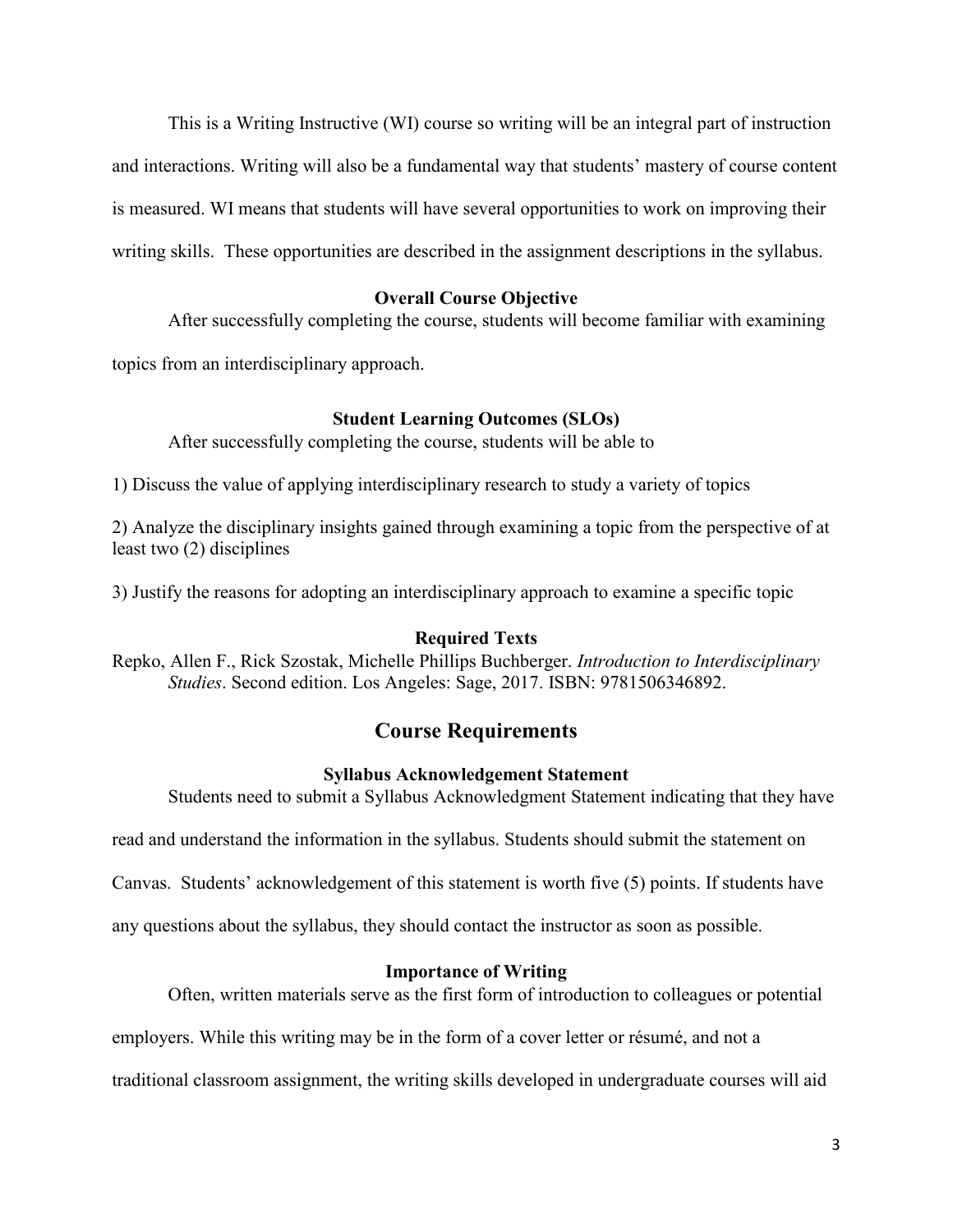students in constructing a well-organized and clear letter or resume so that they make a positive first impression.

### **Student Introductions and Week 1 Discussion**

During the first week of class, students will need to introduce themselves on the discussion board. These introductions should be two to three (2-3) sentences. In these introductions, students should include only information that relates to their scholarly interests. Students should not post personal information such as information about their families or hobbies. The instructor has introduced herself on the discussion board, and students should refer to her post as an example. Also, during Week 1, students should post a brief discussion of at least four (4) sentences that outlines the topics or minors that they intend to study as they pursue their Bachelor of Science in Liberal Studies (BSLS) degree.

### **Criteria for Student Introductions and Week 1 Discussion=12 points**

Student Introductions and focus on the topics or minors in the BSLS degree=10 points

Written clearly with correct grammar and punctuation and generally free of typographical errors and misspellings=2 points

### **Additional Discussion Posts**

Throughout the semester, students will contribute to various discussion posts. The topics for each discussion post are outlined in the course schedule in the syllabus. For each discussion post, students should provide an initial post of a paragraph of five to seven (5-7) sentences that addresses the specific discussion topic. Moreover, as part of these posts, students will need to ask two (2) of their classmates each a question regarding their posts. Students should respond to at least one (1) of their classmates' questions.

### **Criteria for Discussion Posts=12 points each**

Initial posts that address the discussion topic= 4 points

Questions to two (2) classmates=2 points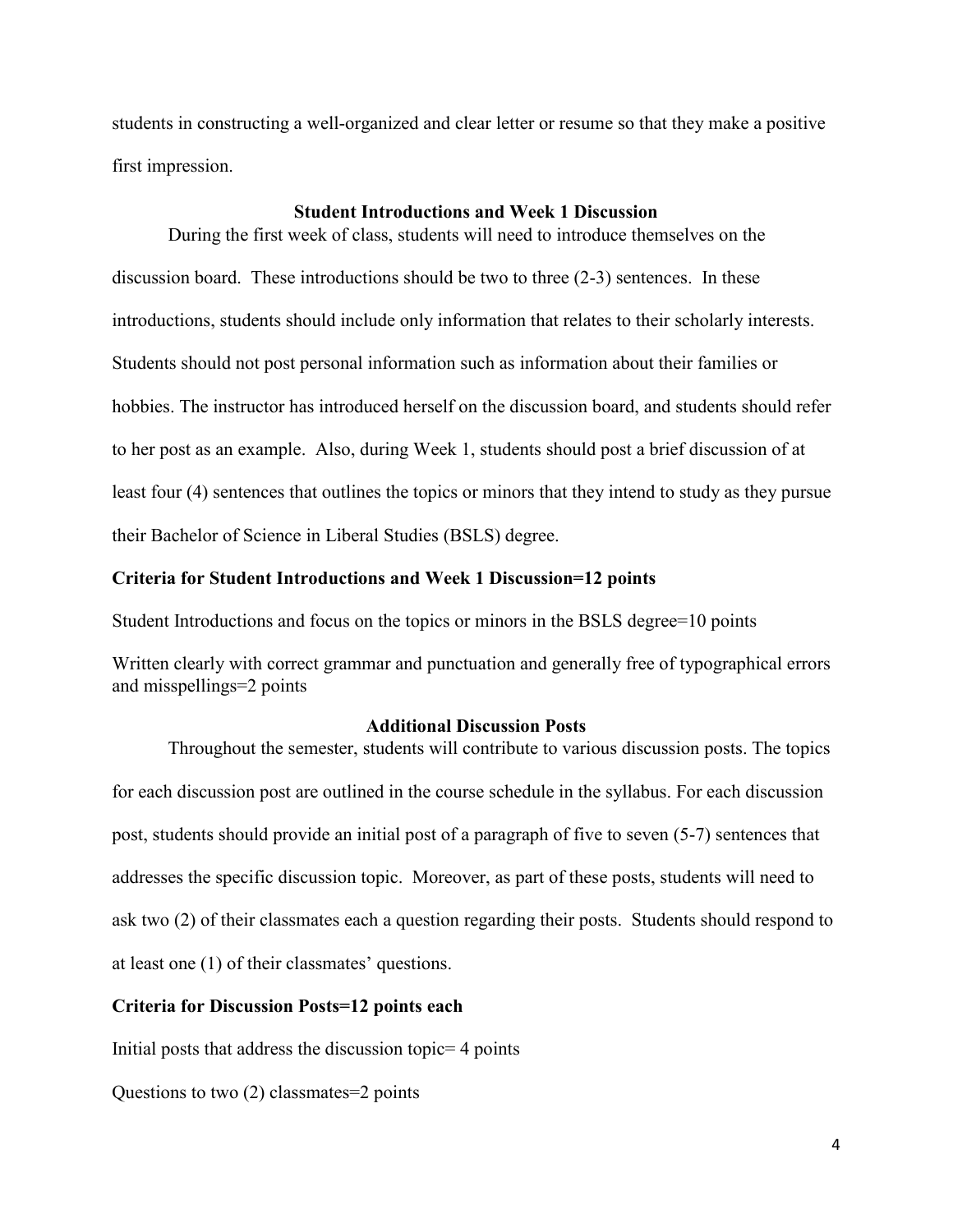Response to at least one (1) classmate's question=3 points

Written clearly with correct grammar and punctuation and generally free of typographical errors and misspellings=3 points

### **Article Summary**

At the beginning of the semester, students will locate and summarize an article that addresses an interdisciplinary study of a real-world problem. This summary should note the article's thesis or argument as well as provide two to three (2-3) examples of evidence used to support the thesis. Within the summary, students should link the article's content to key ideas in Repko's Chapters 1 and 2.

The article should be a peer-reviewed publication and may be accessed via the databases JSTOR, EBSCOHost, or ProQuest on the University Library website. Peer-reviewed publications may be accessible via other publication formats; however, the instructor needs to first review articles that are located through other publication formats. If students need assistance in locating a peer-reviewed article via JSTOR, EBSCOHost, or ProQuest, they should contact the instructor or a research librarian, Lisa Hopkins *[l.hopkins@tamuct.edu](mailto:l.hopkins@tamuct.edu)* Dawn Harris  $dawnharris@tamuct.edu$  or Vicky Eastes veastes  $@tamuct.edu$  Both the instructor and the librarians can assist students in locating materials. Please note that the instructor and the librarians are available to aid students in learning how to locate sources but will not complete assignments and will not perform extensive research for students. If there are any questions about locating peer-reviewed articles outside of JSTOR, EBSCOHost, or ProQuest, or if there are questions about the assignment, the students should contact the instructor via the email address listed on the first page of the syllabus.

The article summary should be one (1) complete page with one (1) inch margins; should be doubled spaced; and should use twelve (12) point Times New Roman Font. Within the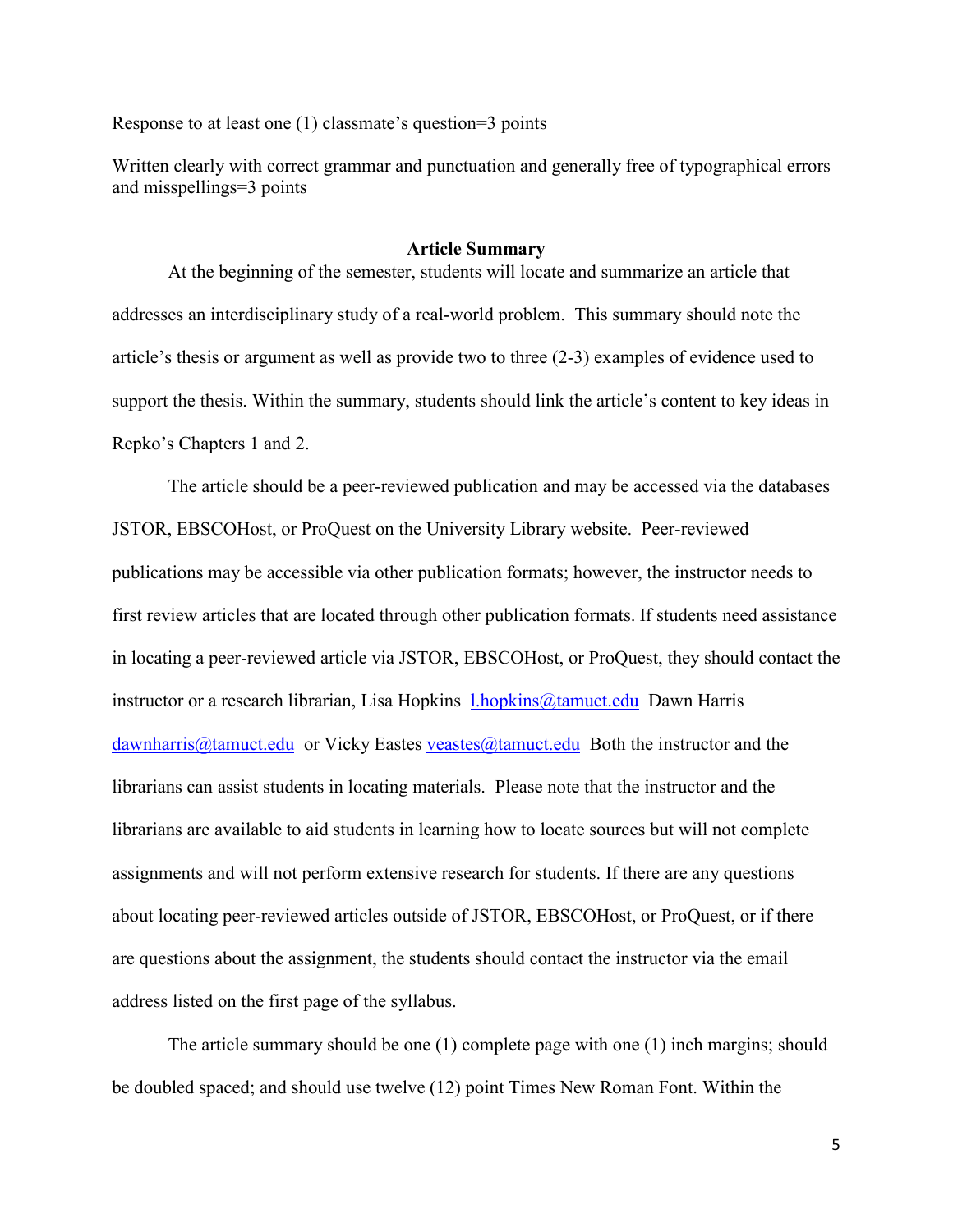summary, students should note the article's title, author(s), and publication information. Any material taken from the article will need to be cited. Students will need to include citations from the citation style guide (such as MLA, APA, or Chicago) used in one of their minors in the BSLS. Links to Citation Style Guides are posted under the Files tab on Canvas. Material from the article must be paraphrased or put in students' own words. Students should not quote material, but instead paraphrase all material. When students paraphrase the material, they must engage critically with the material, which leads to a more thorough understanding of the text.

Any maps, charts, graphs, or other images should be in an Appendix and not within the text of the summaries. Students' summaries should be in paragraph format. There should not be extensive lists of items, especially in column format, and there should not be extra space between paragraphs or anywhere in the summaries. Students should keep their summaries to the one (1) page limit. Summaries that exceed the length limit; that are under the minimum page requirement; or that do not follow all guidelines and requirements will reduce students' grades by three (3) points. Students should proofread their summaries, and summaries should be free generally of typographical errors and misspellings.

Should students have any questions about the summary, the instructor will work with students on an individual basis. Though the instructor will not read drafts of the summary, students should feel free to ask questions about the assignment and to discuss specific aspects with the instructor.

### **Criteria for Article Summary=20 points**

State the article's thesis and provide two to three (2-3) examples of evidence=8 points Link ideas in the article to Repko's Chapters 1 and 2=8 points

Written clearly with correct grammar and punctuation and generally free of typographical errors and misspellings=4 points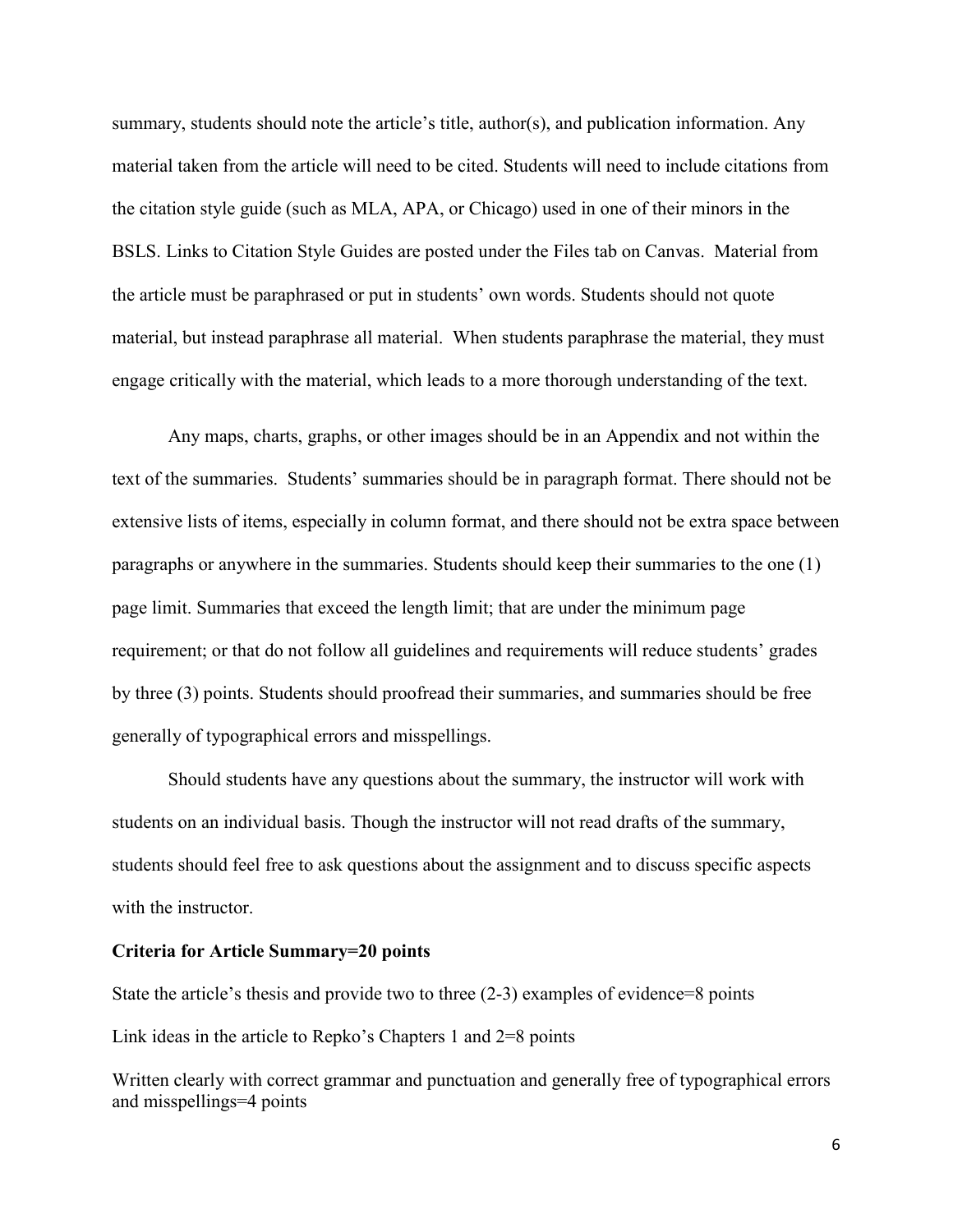### **Article Review**

Midway through the semester, students will compose an article review that examines three (3) peer-reviewed articles. This review cannot include the previous article from the article summary assignment. Students should expand upon their knowledge of a topic discussed in Week 1 by selecting articles that examine this topic. Each article should examine the topic from a different disciplinary approach and should reflect the students' three minors in the BSLS degree. In the review, students should outline each article's thesis or argument; discuss the strongest example of evidence used by the author(s) to support the thesis; and analyze the types of sources used by the authors, thereby giving students' insight into the types of research and methods used within different disciplines.

These articles should be peer-reviewed publications and may be accessed via JSTOR, EBSCOHost, or ProQuest on the University Library website. Peer-reviewed publications may be accessible via other publication formats; however, the instructor needs to first review articles that are located through other publication formats. If students need assistance in locating peerreviewed articles via JSTOR, EBSCOHost, or ProQuest they should contact the instructor or a research librarian, Lisa Hopkins 1.hopkins@tamuct.edu Dawn Harris dawnharris@tamuct.edu or Vicky Eastes veastes  $\omega$ tamuct.edu Both the instructor and the librarians can assist students in locating materials. Please note that the instructor and the librarians are available to aid students in learning how to locate sources but will not complete assignments and will not perform extensive research for students. If there are any questions about locating peer-reviewed articles outside of JSTOR, EBSCOTHost, or ProQuest, or if there are any questions about the assignment, the students should contact the instructor via the email address listed on the first page of the syllabus.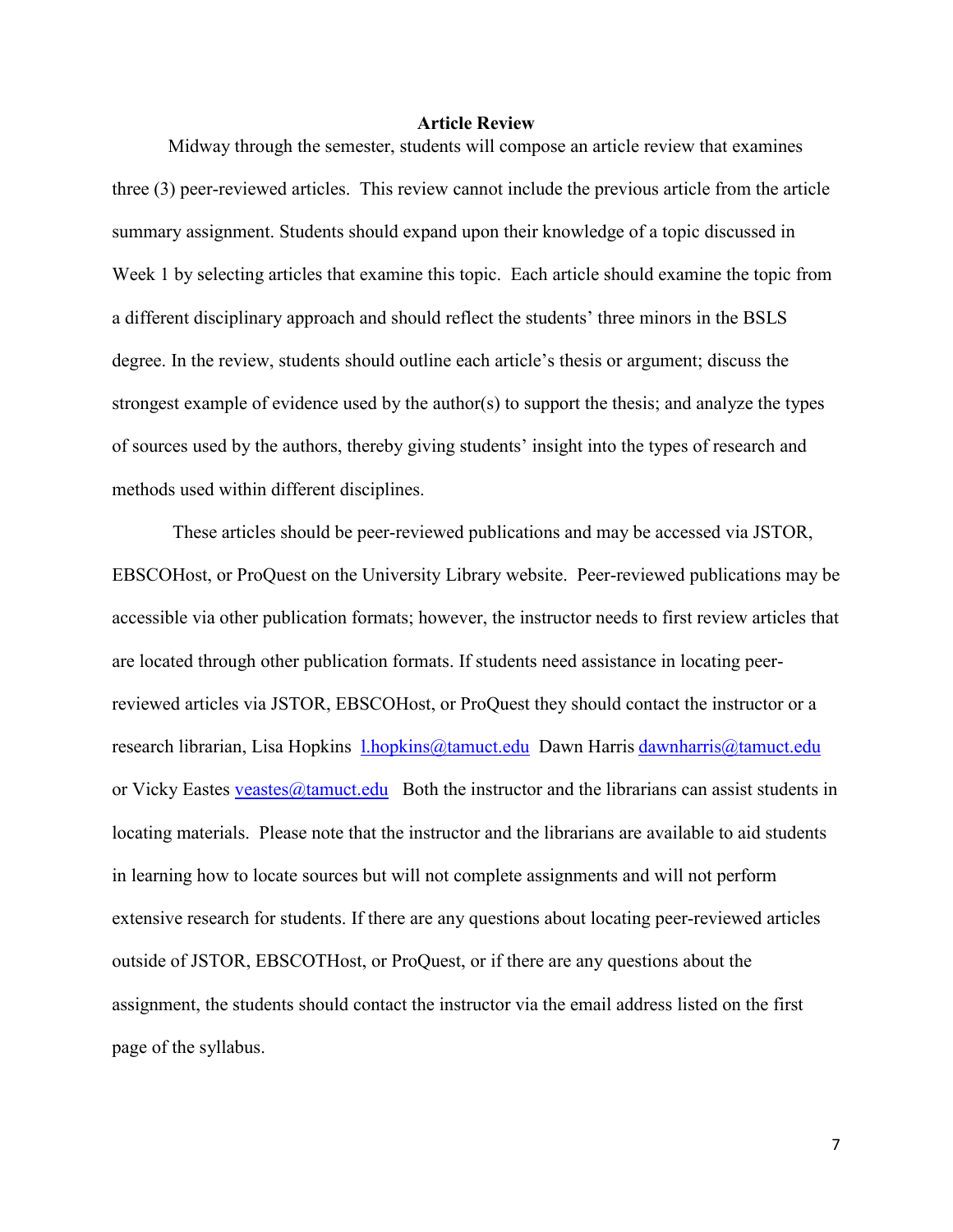The article review should be two to three (2-3) pages with one (1) inch margins; should be doubled spaced; and should use twelve (12) point Times New Roman Font. Within the review, students should note each article's title, author(s), and publication information. Any material taken from the article will need to be cited. Students will need to include citations from the citation style guide (such as MLA, APA, or Chicago) used in one of their minors in the BSLS. Links to Citation Style Guides are posted under the Files tab on Canvas. Material from the articles must be paraphrased or put in students' own words. Students should not quote material, but instead paraphrase all material. When students paraphrase the material, they must engage critically with the material, which leads to a more thorough understanding of the text.

Any maps, charts, graphs, or other images should be in an Appendix and not within the text of the reviews. Students' reviews should be in paragraph format. There should not be extensive lists of items, especially in column format, and there should not be extra space between paragraphs or anywhere in the reviews. Students should keep their reviews to the two to three (2- 3) page limit. Reviews that exceed the length limit; that are under the minimum page requirement; or that do not follow all guidelines and requirements will reduce students' grades by five (5) points. Students should proofread their reviews, and reviews should be free generally of typographical errors and misspellings.

Should students have any questions about the review, the instructor will work with students on an individual basis. Though the instructor will not read drafts of the review, students should feel free to ask any questions about the assignment and to discuss specific aspects with the instructor.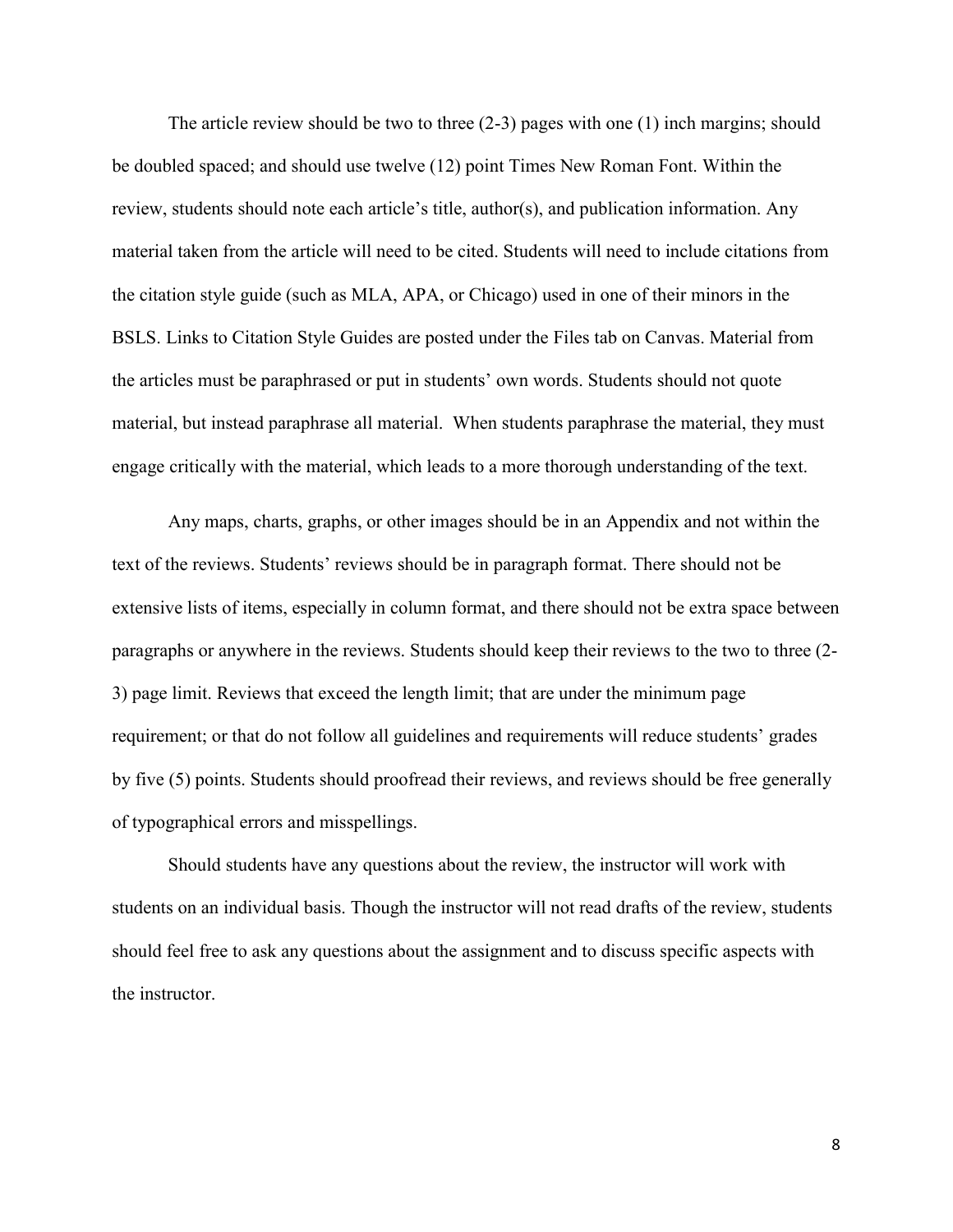#### **Criteria for Article Review=56 points**

Outline each article's argument and provide the best example of evidence=24

Analyze the types of sources and methods used in each article=24

Written clearly with correct grammar and punctuation and generally free of typographical errors and misspellings=8 points

### **Literature Review**

Toward the end of the semester, students will compose a literature review related to the topic they have examined throughout the semester. The literature review should include the most prominent scholars, who have examined their topic, and should include the most relevant articles or books. For the literature review, students should use a total of nine (9) sources, which may be books and/or peer-reviewed articles. Students should select three (3) articles that reflect each of their BSLS minors for a total of nine (9) articles. Students may use three (3) articles from previous assignments in this class. However, students will need to locate and to review six (6) new articles or books. In the literature review, students should outline each article's or book's thesis or argument, main themes, and key evidence. Moreover, in the concluding paragraphs of the literature review, students should justify the reasons for adopting a scholarly interdisciplinary approach when studying this topic. This discussion should be tied to the discussion of important concepts in Repko's Chapters 10 and 11.

If students need assistance in locating sources, they should contact the instructor or a research librarian, Lisa Hopkins [l.hopkins@tamuct.edu](mailto:l.hopkins@tamuct.edu) Dawn Harris [dawnharris@tamuct.edu](mailto:dawnharris@tamuct.edu)  or Vicky Eastes veastes  $\omega$ tamuct.edu Both the instructor and the librarians can assist students in locating materials. Please note that the instructor and the librarians are available to aid students in learning how to locate sources but will not complete assignments and will not perform extensive research for students. If there are any questions about locating peer-reviewed articles outside of JSTOR, EBSCOHost, or ProQuest or if there are any questions about the assignment,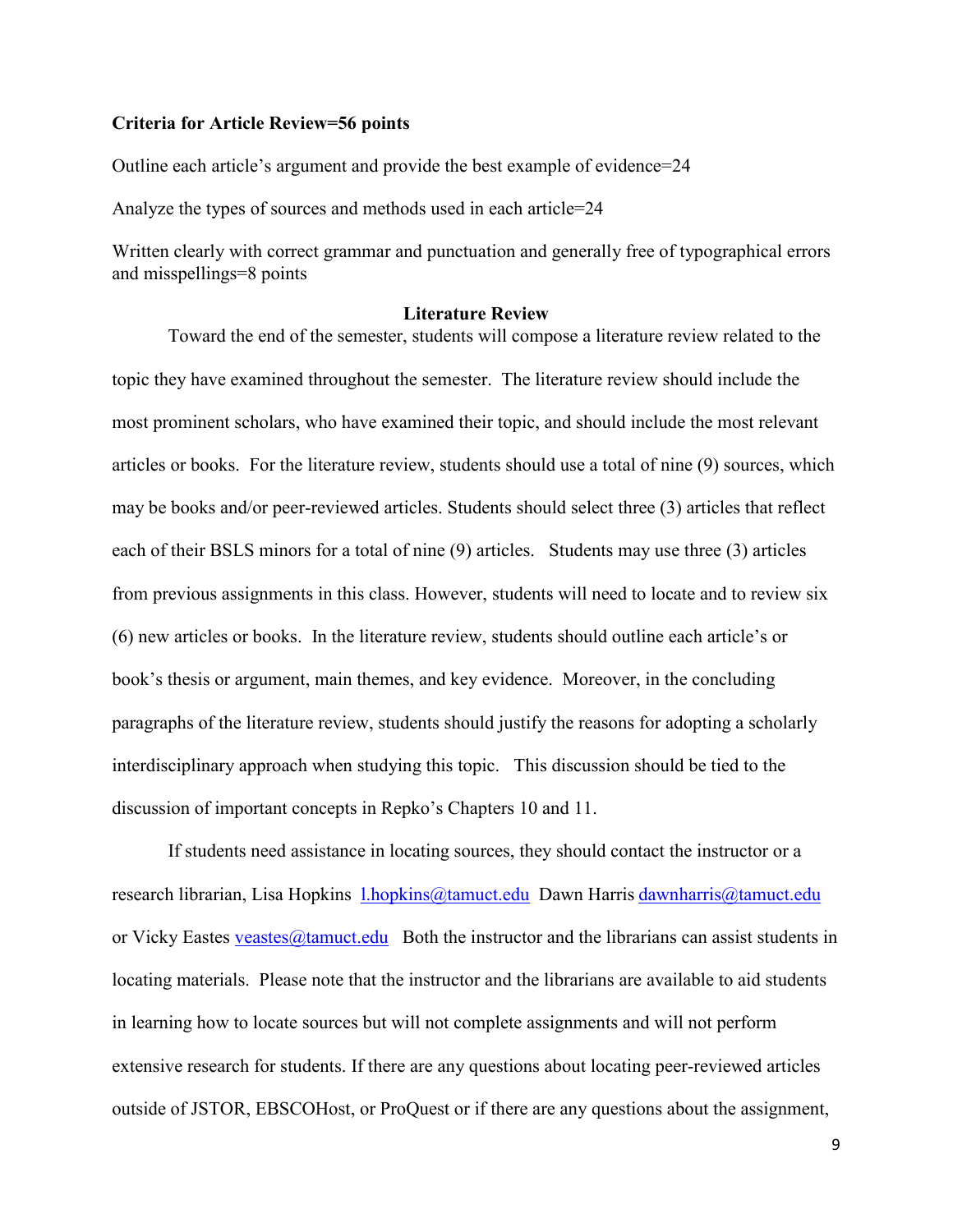the students should contact the instructor via the email address listed on the first page of the syllabus.

The literature review should be seven to eight (7-8) pages with one (1) inch margins; should be doubled spaced; and should use twelve (12) point Times New Roman Font. Any material taken from the article will need to be cited. Students will need to include citations from the citation style guide (such as MLA, APA, or Chicago) used in one of their minors in the BSLS. Links to Citation Style Guides are posted under the Files tab on Canvas. Material from the articles or books must be paraphrased or put in students' own words. Students should not quote material, but instead paraphrase all material. When students paraphrase the material, they must engage critically with the material, which leads to a more thorough understanding of the text.

Any maps, charts, graphs, or other images should be in an Appendix and not within the text of the literature review. Students' reviews should be in paragraph format. There should not be extensive lists of items, especially in column format, and there should not be extra space between paragraphs or anywhere in the reviews. Students should keep their reviews to the seven to eight (7-8) page limit. Reviews that exceed the length limit; that are under the minimum page requirement; or that do not follow all guidelines and requirements will reduce students' grades by eight (8) points. Students should proofread their reviews, and reviews should be free generally of typographical errors and misspellings.

Should students have any questions about the review, the instructor will work with students on an individual basis. Though the instructor will not read drafts of the review, students should feel free to ask any questions about the assignment and to discuss specific aspects with the instructor.

10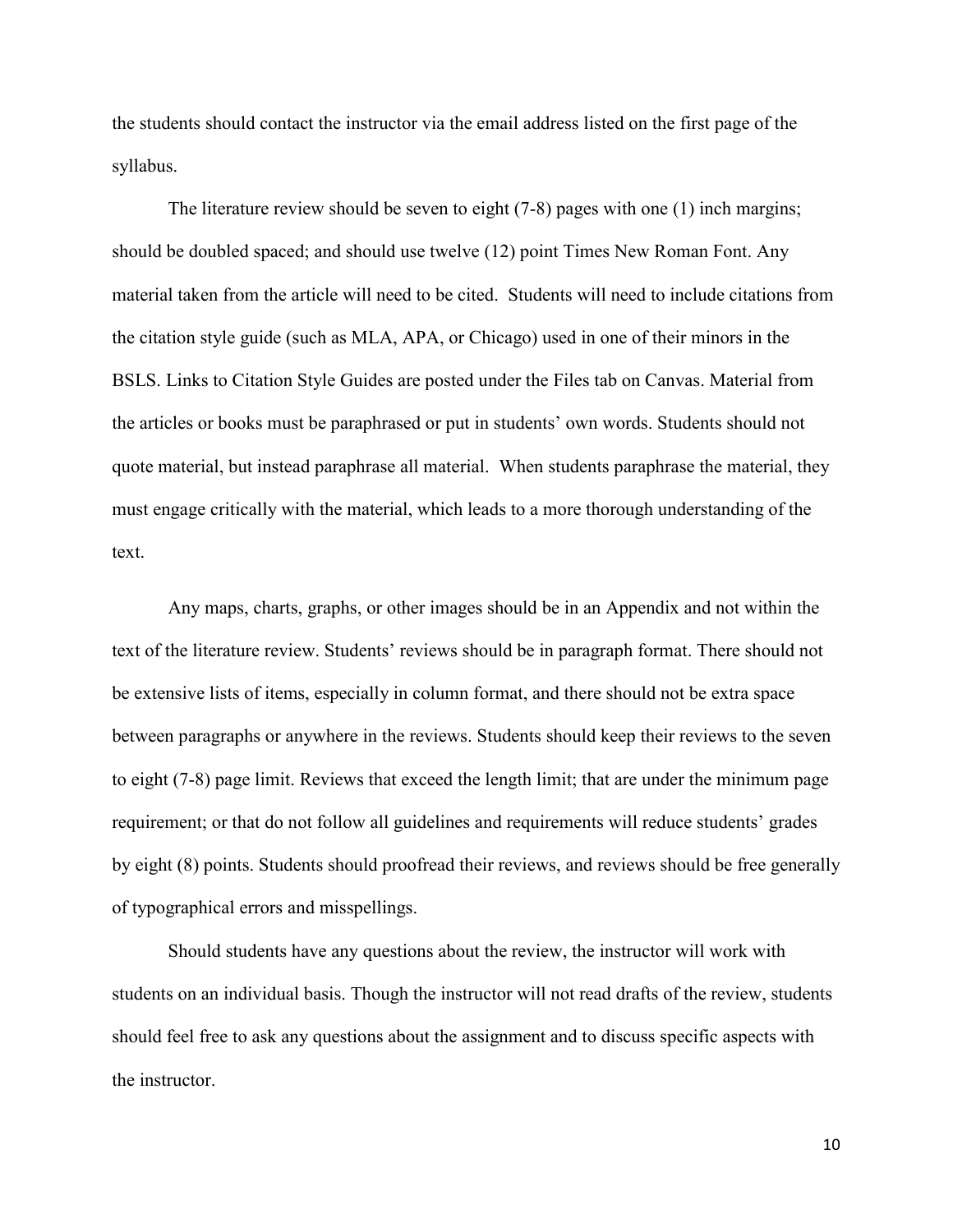## **Criteria for Literature Review=100 points**

State each article's or book's thesis or argument, main themes, and key evidence=40 points

Justify the reasons for adopting a scholarly interdisciplinary approach and link to important concepts in Repko's Chapters 10 and 11=40 points

Written clearly with correct grammar and punctuation and generally free of typographical errors and misspellings=20 points

## **Class Grading Scale, Possible Points, and Conversion**

This class follows TAMUCT's traditional grading scale of 100-90=A; 89-80=B;

79-70=C; 69-60=D; and 59 and below=F.

Syllabus Acknowledgement Statement=5 points Student Introductions and Week 1 Post=12 points Additional Discussion Posts=60 points Article Summary=20 points Article Review=56 points Literature Review=100 points Total Points=253 points

Students may determine their grades by taking the total number of points earned and

dividing by the total number of points possible.

## **Posting of Grades**

Grades will be posted online in Canvas and assignments returned via Canvas.

Assignments are graded usually within one (1) week of the due date.

## **Course Schedule (Course Outline and Calendar)**

The instructor reserves the right to make modifications to the syllabus and the course schedule as needed based on time and other factors. Should this need occur, then an updated

schedule will be posted online through Canvas.

## **All assignments are due at Noon (12:00 p.m.) on the due dates listed below, and**

## **ALL assignments must be submitted via Canvas. Assignments not submitted via Canvas**

**will not be graded.**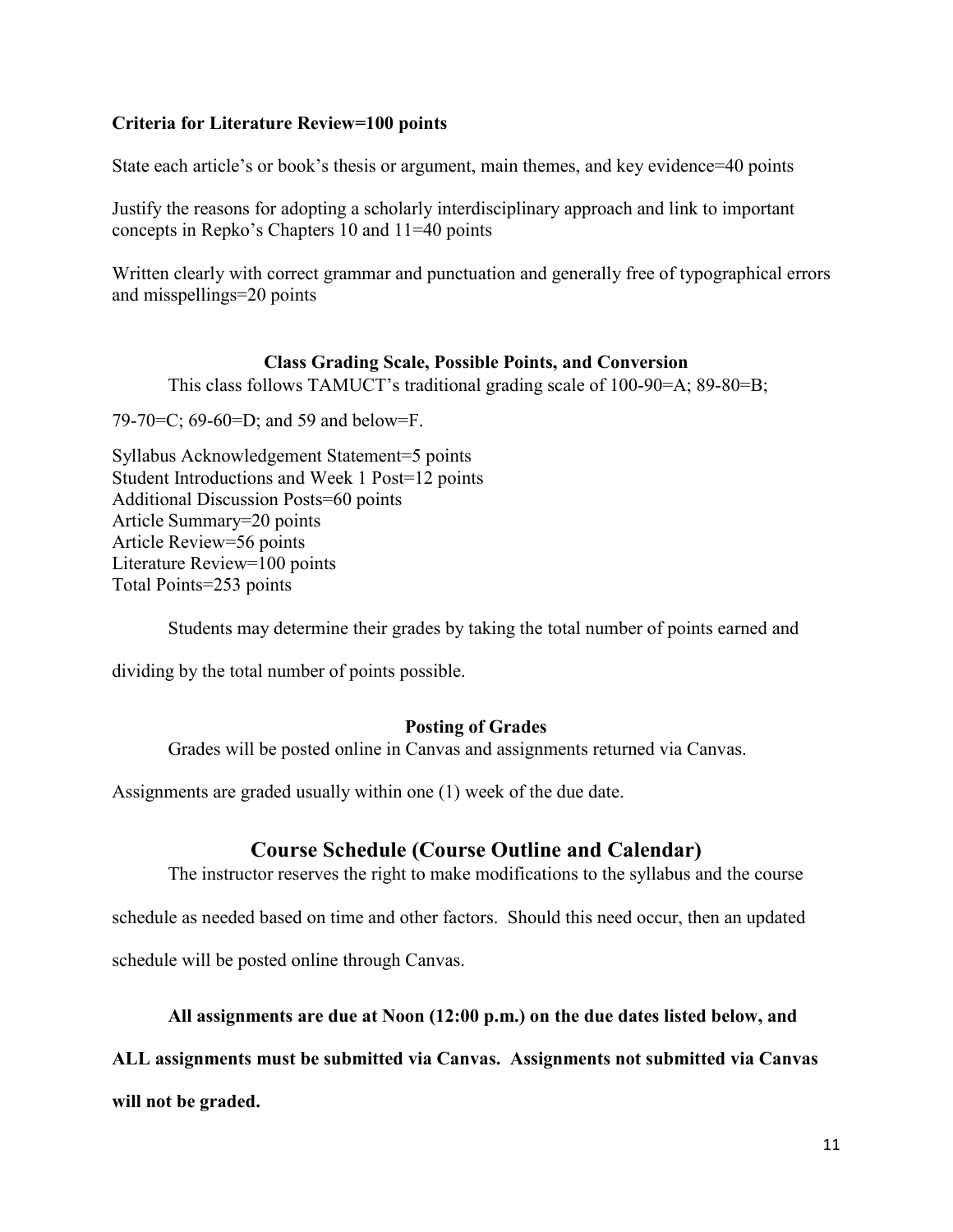**Week 1: June 6-June 10** Student Introductions; Syllabus Acknowledgement Statement; and Discussion of students' minors in the BSLS Degree.

June 6-June 10 Read: Repko Chapters 1 and 2.

June 8: Assignments Due: Syllabus Acknowledgement Statement

June 10: Assignment Due: Student Introductions and Discussion of students' minors in the BSLS Degree.

**Week 2: June 13-June 17:** Discussion of the application of interdisciplinary studies in the real world and Repko Chs. 1 and 2; Article Summary for an article addressing a real-world problem.

June 13-June 17 Read: Repko Chapters 3, 4, and 5.

June 15 Assignment Due: Discussion Post providing a brief overview of the article and its merits in addressing a real-world problem.

June 16 Assignment Due: Article Summary

June 16 and 17 Assignment Due: Discussion Continued: Ask a question to two (2) classmates regarding their posts from June 15. Students should respond to at least one (1) question that has been asked of them.

**Week 3: June 20-June 24:** Discussion of the development of interdisciplinary studies based on the readings last week (Week 2) in Repko Chs. 3, 4, and 5.

June 20- June 24 Read: Repko Chapters 6, 7, 8, and 9.

June 22 Assignment Due: Discussion Post regarding the merits of an interdisciplinary approach toward the study of a topic.

June 23 and 24 Assignment Due: Ask a question to two (2) classmates regarding their posts from June 22. Students should respond to at least one (1) question that has been asked of them.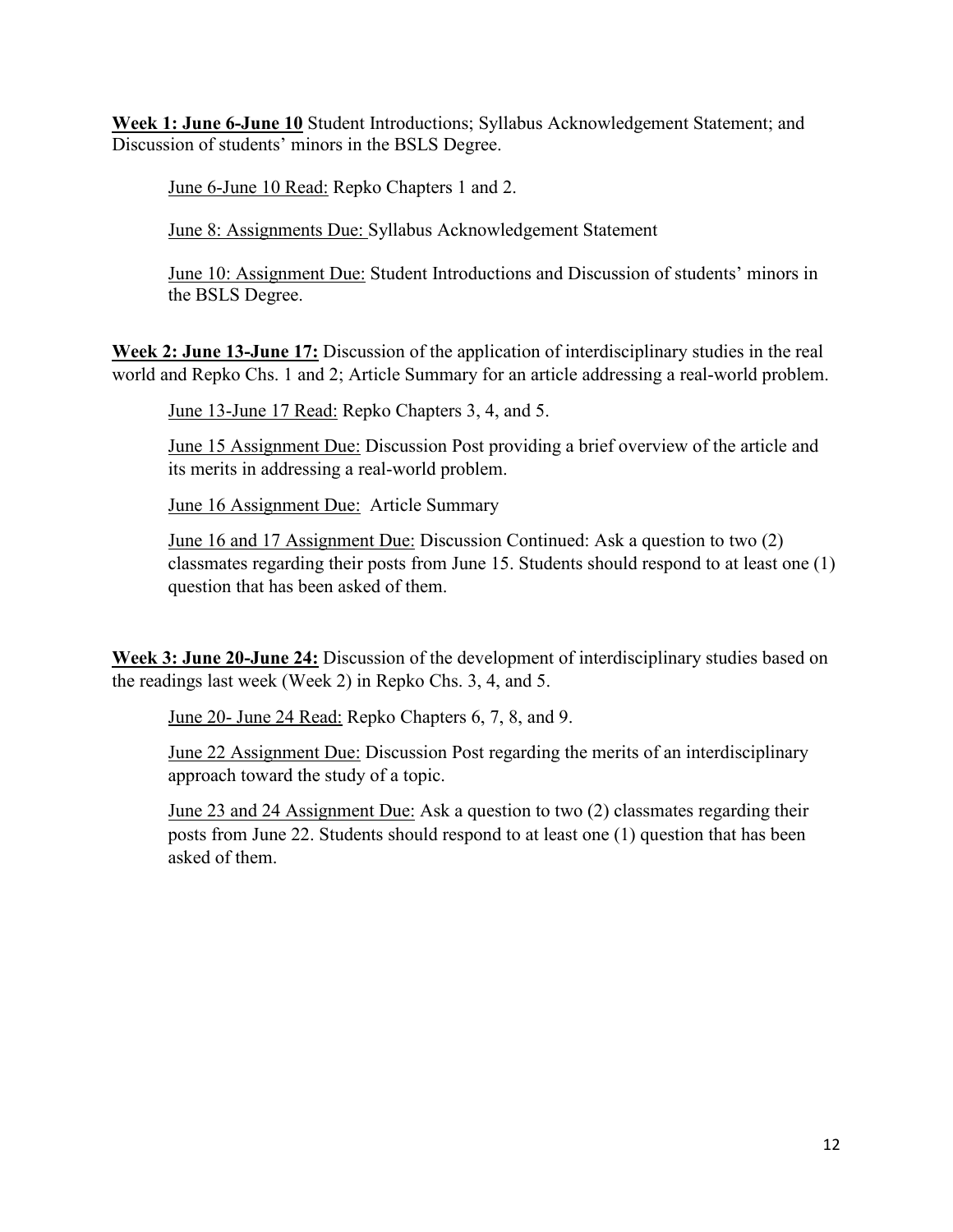**Week 4: June 27-July 1:** Begin locating and reading three (3) articles that examine a topic from three (3) disciplinary perspectives.

June 29 Assignment Due: Discussion Post outlining three articles' arguments, an example of supporting evidence, and the types of sources used. Select an article from each disciplinary perspective. In this discussion, apply the relevant concepts read in Repko, Ch. 6, 7, 8, and 9 (last week's reading, Week 3).

June 30 and July 1 Assignment Due: Ask a question to two (2) classmates regarding their posts from June 39. Students should respond to at least one (1) question that has been asked of them.

**Week 5: July 4-July 8:** Article Review Due

July 8 Assignment Due: Article Review

**Week 6: July 11-July 15:** Begin collecting nine (9) articles or books for a Literature Review.

July 11-July 15 Read: Repko Chapters 10 and 11.

July 13 Assignment Due: Discussion Post outlining two (2) sources' (either articles or books) theses and insight into the topic under study.

July 14 and 15 Assignment Due: Ask a question to two (2) classmates regarding their posts from July 13. Students should respond to at least one (1) question that has been asked of them.

**Week 7: July 18-July 22:** Continue working on the Literature Review.

July 22 Assignment Due: Literature Review

**Week 8: July 25-July 29:** Reflections on the merits of interdisciplinary research.

July 27 Assignment Due: Discussion Post analyzing the merits of interdisciplinary research as related to a specific topic and/or more generally to real-world problems.

July 28 and 29 Assignment Due: Ask a question to two (2) classmates regarding their posts from July 27. Students should respond to at least one (1) question that has been asked of them.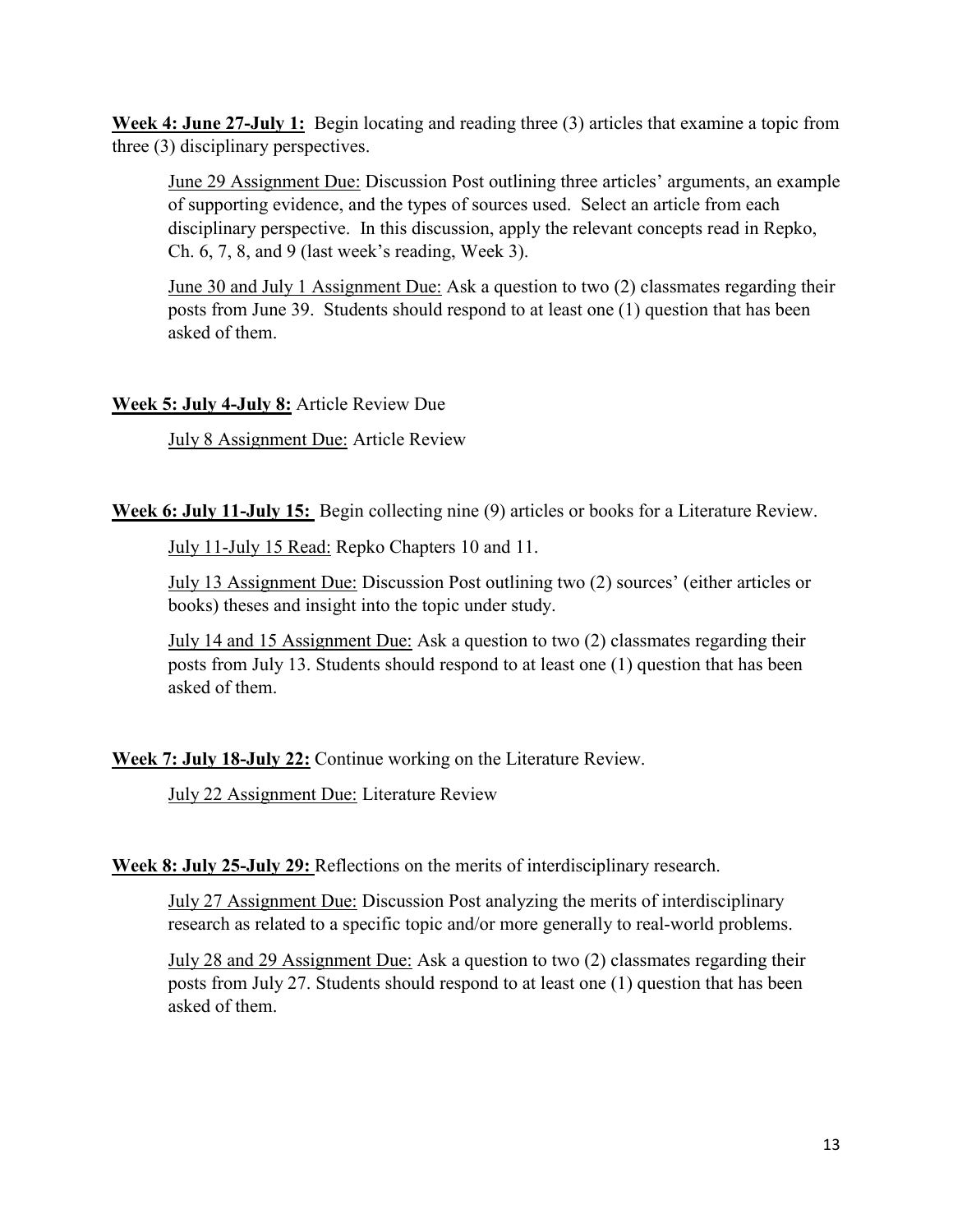## **Instructor and Course Policies Make-Up Work**

Since assignments are posted several weeks in advance of the due date, make-up work will be allowed only in cases of documented unforeseen extreme hardships, which count as an excused absence. For unforeseen hardships, students should email the instructor written documentation, such as a note from their doctor, which covers the days that they missed. ONLY with documentation will students be granted an excused absence and be able to make up work. Without documentation, absences are considered unexcused absences. Students cannot make up work or turn in late work with unexcused absences. Excused absences are not granted for planned events. Instead, students should work ahead in the course and submit assignments early. **ALL make-up work must be turned in no later than one (1) week from when the instructor receives the documentation. No work will be accepted after the one (1) week period. Near the end of the semester, there may be a shorter amount of time for make-up work. No make-up work will be accepted after Noon (12:00p.m.) on the final day of the course, July 29.** 

#### **Incompletes**

A grade of an Incomplete is granted rarely. Incompletes will be granted only after the last day to drop a course and will be granted only to students who have experienced a major catastrophic event. Students must provide some form of written documentation that provides evidence of the catastrophic event.

### **Withdrawal, Drop Dates, Assignment Due Dates, and Important University Dates**

Students who feel that they need to drop the class must go to the Registrar's Office and complete the withdrawal forms. It is the students' responsibility to withdraw from a class. Also, it is the students' responsibility to be aware of all add and drop dates for classes and to be aware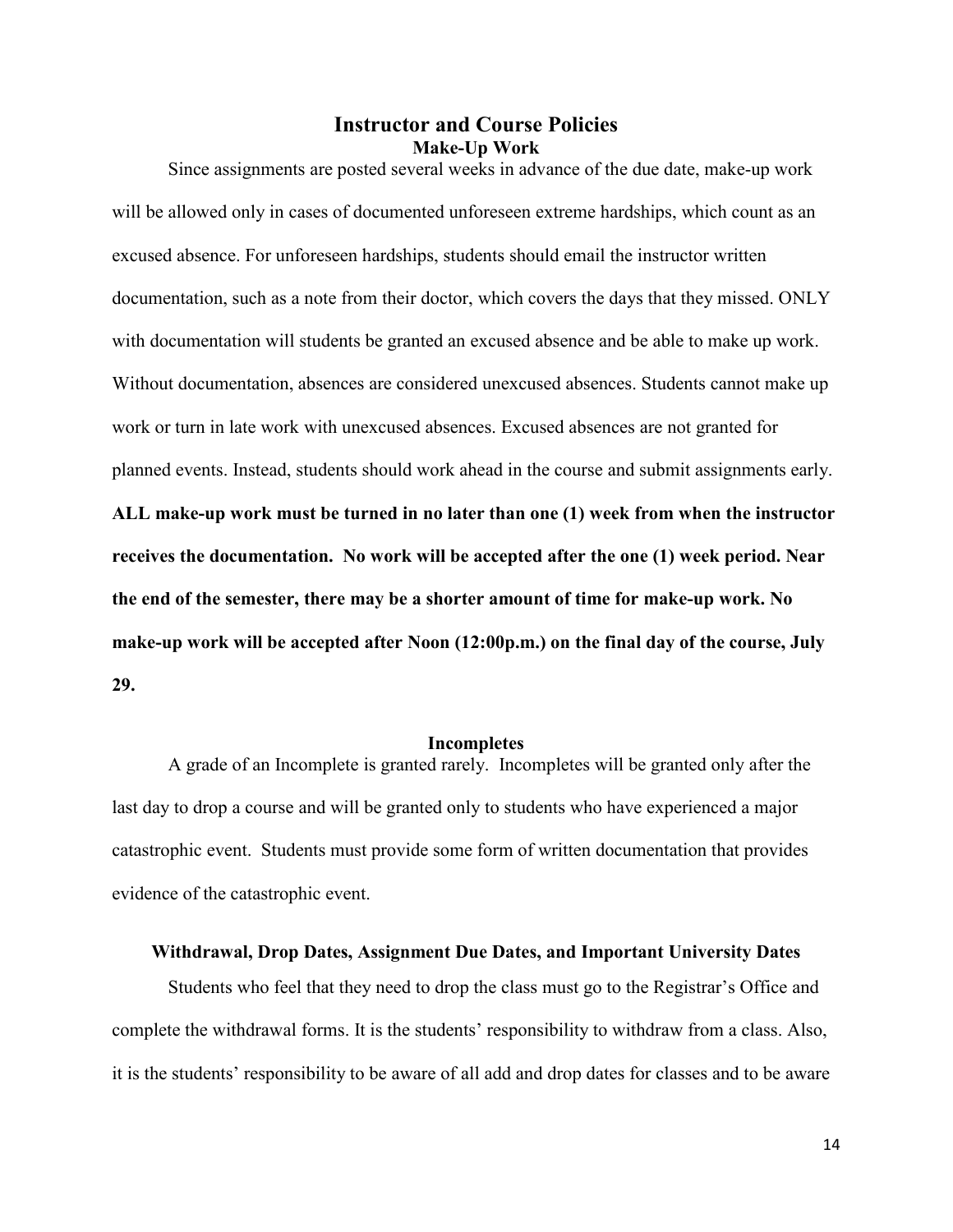of all guidelines in the syllabus and due dates for class assignments. Students should refer to the University Calendar for important dates, such as graduation deadlines. The calendar can be viewed at<https://www.tamuct.edu/>

### **Plagiarism**

Plagiarism is copying or using the words or the ideas of another individual(s) and submitting that work as one's original work. Material taken from any source, including books, articles, journals, the Internet, or any other sources, must be paraphrased (put in your own words) and cited correctly (refer to individual assignment guidelines) and if quoted, set off in quotation marks, and cited correctly. Plagiarism will be emphasized on the first day of class. **Should students have any questions about paraphrasing, using quotations, citing material, or documenting sources, then students should ask questions via email or make an appointment to discuss concerns with the instructor.** 

**Work that is deemed plagiarized will result in the grade of a zero (0) for the assignment.** SimCheck in Canvas will check assignments for plagiarism. Students who receive a mark of fifty percent (50%) or more for plagiarism will earn a zero (0) for the assignment. Also, students will earn a failing grade (fifty percent (50% F) or lower) for an assignment when there is evidence that the plagiarism is from a purchased paper or when there is evidence of blatantly copying sources or material without paraphrasing. When there is evidence of plagiarism, students' papers will be submitted to the Division of Students Affairs for review.

### **Cheating**

Cheating is assisting other students with completing class assignments. Also, cheating includes the use of any unauthorized materials to complete any assignments. **The penalty for cheating will be a zero (0) for the assignment.** When there is evidence of cheating, students' work will be submitted to the Division of Students Affairs for review.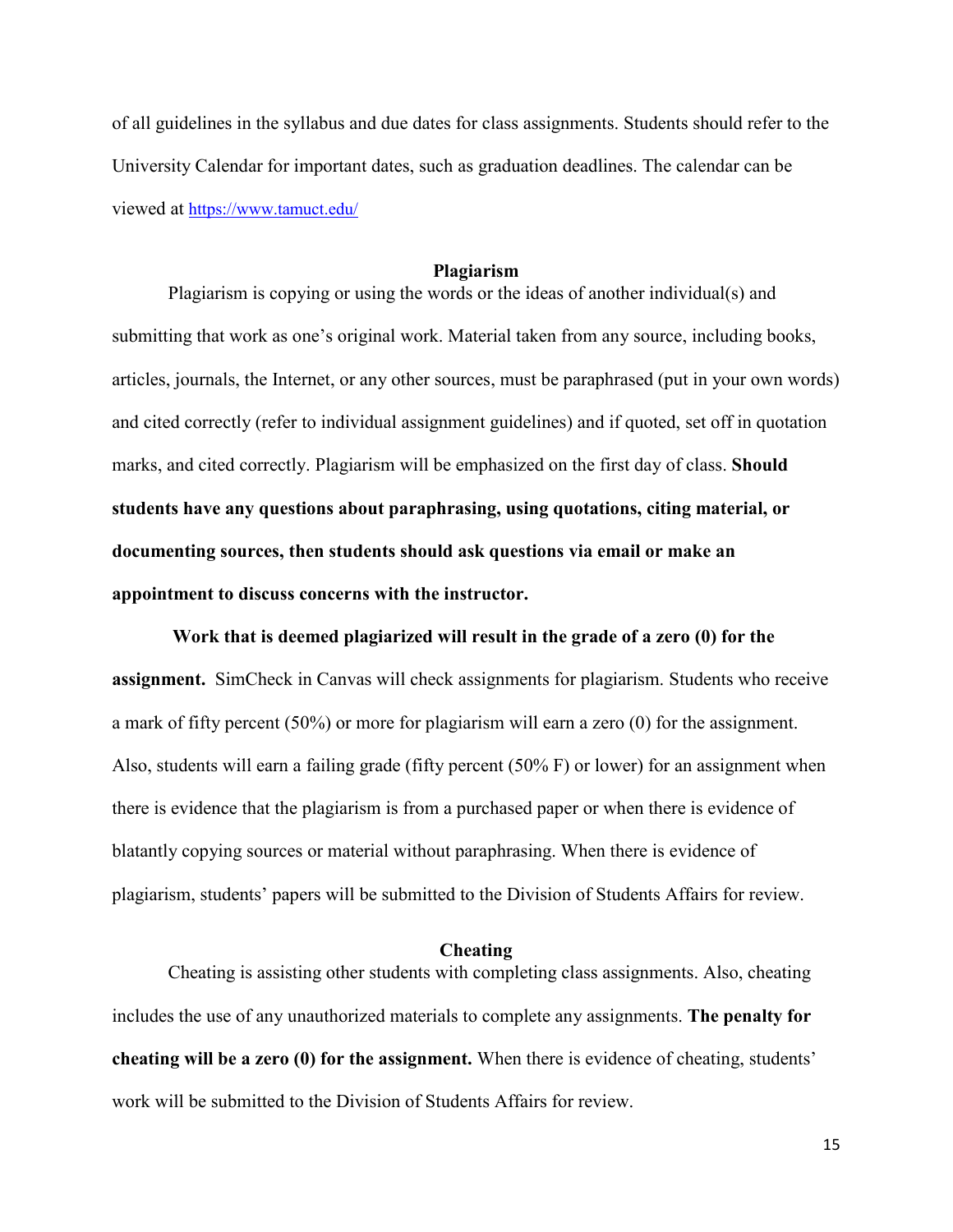## **Academic Integrity For more information about Academic Integrity and students' responsibilities**

**regarding academic integrity, please review the information at** 

**<https://www.tamuct.edu/student-affairs/academic-integrity.html>**

## **Technology Requirements**

This course will use the A&M-Central Texas Instructure Canvas learning management

system. **We strongly recommend the latest versions of Chrome or Firefox browsers. Canvas no longer supports any version of Internet Explorer.**

Logon to A&M-Central Texas Canvas [https://tamuct.instructure.com/] or access Canvas through the TAMUCT Online link in myCT [https://tamuct.onecampus.com/]. You will log in through our Microsoft portal.

Username: Your MyCT email address. Password: Your MyCT password

## **Canvas Support**

Use the Canvas Help link, located at the bottom of the left-hand menu, for issues with Canvas. You can select "Chat with Canvas Support," submit a support request through "Report a Problem," or call the Canvas support line: 1-844-757-0953.

For issues related to course content and requirements, contact your instructor.

## **Online Proctored Testing**

A&M-Central Texas uses Proctorio for online identity verification and proctored testing. This service is provided at no direct cost to students. If the course requires identity verification or proctored testing, the technology requirements are: Any computer meeting the minimum computing requirements, plus web camera, speaker, and microphone (or headset). Proctorio also requires the Chrome web browser with their custom plug in.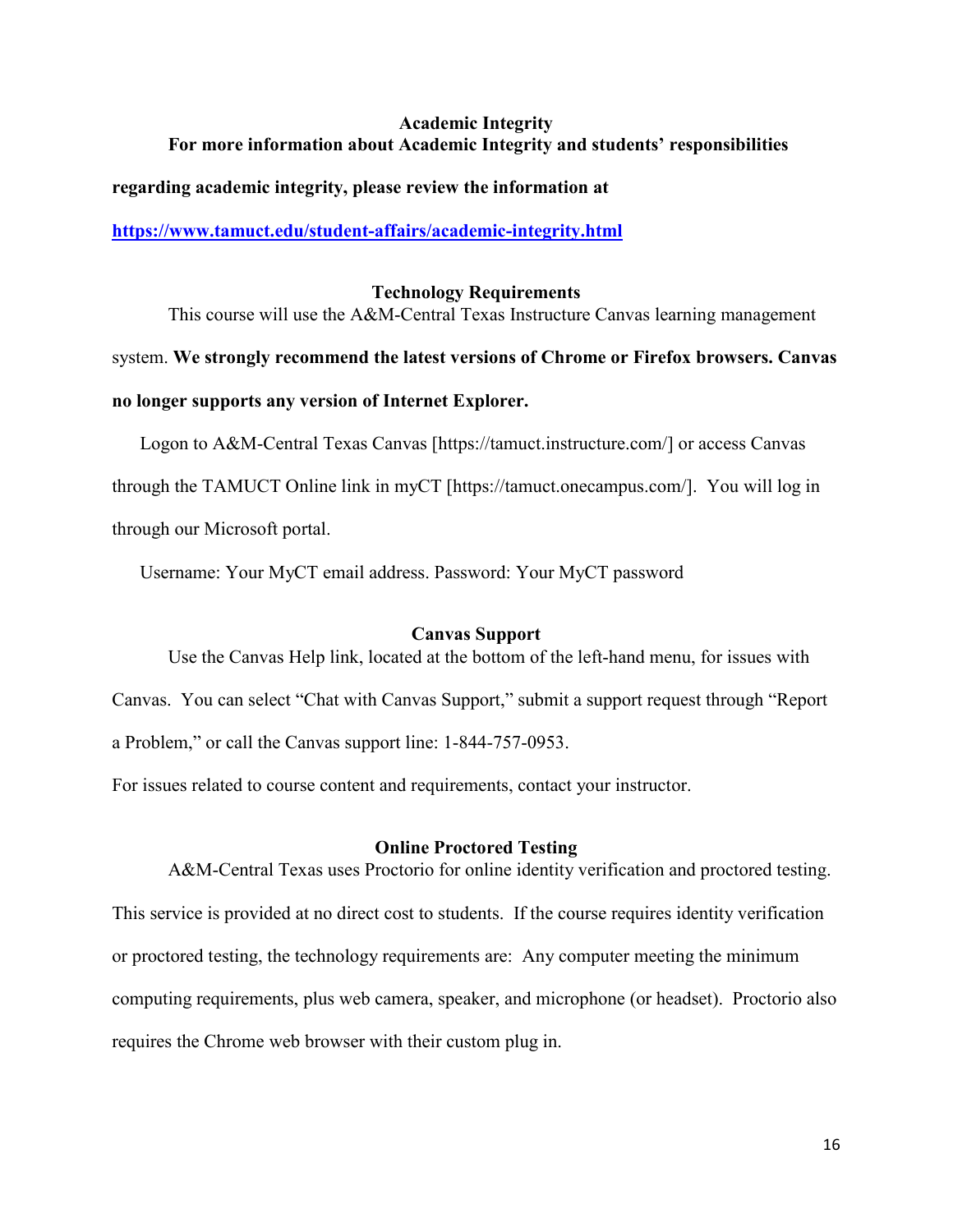### **Other Technology Support**

For log-in problems, students should contact Help Desk Central, 24 hours a day, 7 days a

week.

Email: [helpdesk@tamu.edu](mailto:helpdesk@tamu.edu)

Phone: (254) 519-5466

[Web Chat:](http://hdc.tamu.edu/) [http://hdc.tamu.edu]

*Please let the support technician know you are an A&M-Central Texas student.*

## **University Resources, Procedures, and Guidelines Drop Policy**

If you discover that you need to drop this class, you must complete the [Drop Request](https://federation.ngwebsolutions.com/sp/startSSO.ping?PartnerIdpId=https://eis-prod.ec.tamuct.edu:443/samlsso&SpSessionAuthnAdapterId=tamuctDF&TargetResource=https%3a%2f%2fdynamicforms.ngwebsolutions.com%2fSubmit%2fStart%2f53b8369e-0502-4f36-be43-f02a4202f612)

Dynamic Form through Warrior Web.

[https://federation.ngwebsolutions.com/sp/startSSO.ping?PartnerIdpId=https://eis-

prod.ec.tamuct.edu:443/samlsso&SpSessionAuthnAdapterId=tamuctDF&TargetResource=https

%3a%2f%2fdynamicforms.ngwebsolutions.com%2fSubmit%2fStart%2f53b8369e-0502-4f36-

be43-f02a4202f612].

Faculty cannot drop students; this is always the responsibility of the student. The Registrar's Office will provide a deadline on the Academic Calendar for which the form must be completed. Once you submit the completed form to the Registrar's Office, you must go into Warrior Web and confirm that you are no longer enrolled. If you still show as enrolled, FOLLOW-UP with the Registrar's Office immediately. You are to attend class until the procedure is complete to avoid penalty for absence. Should you miss the drop deadline or fail to follow the procedure, you will receive an F in the course, which may affect your financial aid and/or VA educational benefits.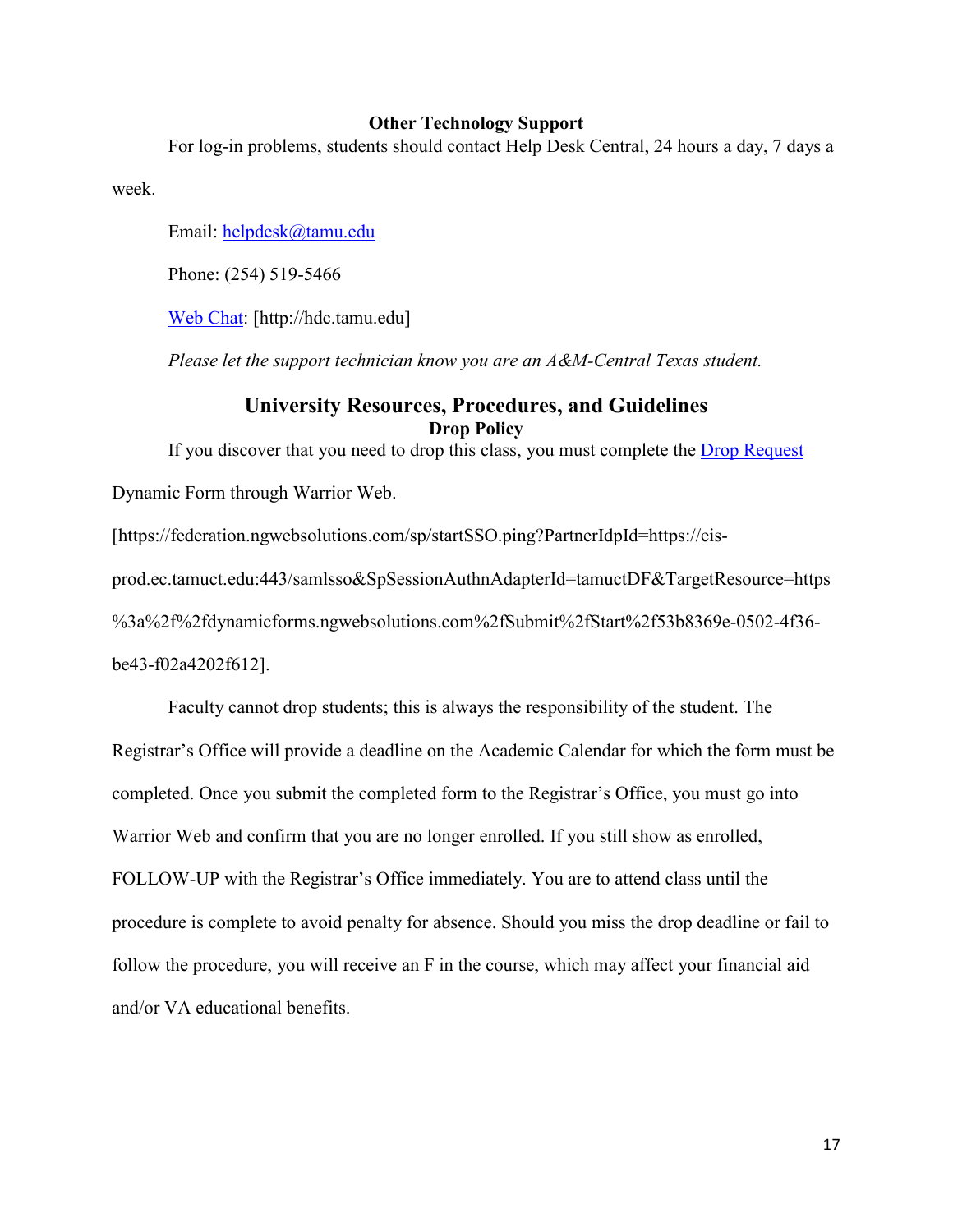### **Academic Integrity**

Texas A&M University-Central Texas values the integrity of the academic enterprise and strives for the highest standards of academic conduct. A&M-Central Texas expects its students, faculty, and staff to support the adherence to high standards of personal and scholarly conduct to preserve the honor and integrity of the creative community. Any deviation by students from this expectation may result in a failing grade for the assignment and potentially a failing grade for the course. All academic misconduct concerns will be referred to the Office of Student Conduct.

When in doubt on collaboration, citation, or any issue, please contact your instructor before taking a course of action.

For more [information](https://nam04.safelinks.protection.outlook.com/?url=https%3A%2F%2Fwww.tamuct.edu%2Fstudent-affairs%2Fstudent-conduct.html&data=04%7C01%7Clisa.bunkowski%40tamuct.edu%7Ccfb6e486f24745f53e1a08d910055cb2%7C9eed4e3000f744849ff193ad8005acec%7C0%7C0%7C637558437485252160%7CUnknown%7CTWFpbGZsb3d8eyJWIjoiMC4wLjAwMDAiLCJQIjoiV2luMzIiLCJBTiI6Ik1haWwiLCJXVCI6Mn0%3D%7C1000&sdata=yjftDEVHvLX%2FhM%2FcFU0B99krV1RgEWR%2BJ%2BhvtoR6TYk%3D&reserved=0) regarding the Student Conduct process,

[https://www.tamuct.edu/student-affairs/student-conduct.html].

If you know of potential honor violations by other students, you may [submit](https://nam04.safelinks.protection.outlook.com/?url=https%3A%2F%2Fcm.maxient.com%2Freportingform.php%3FTAMUCentralTexas%26layout_id%3D0&data=04%7C01%7Clisa.bunkowski%40tamuct.edu%7Ccfb6e486f24745f53e1a08d910055cb2%7C9eed4e3000f744849ff193ad8005acec%7C0%7C0%7C637558437485262157%7CUnknown%7CTWFpbGZsb3d8eyJWIjoiMC4wLjAwMDAiLCJQIjoiV2luMzIiLCJBTiI6Ik1haWwiLCJXVCI6Mn0%3D%7C1000&sdata=CXGkOa6uPDPX1IMZ87z3aZDq2n91xfHKu4MMS43Ejjk%3D&reserved=0) a report, [https://cm.maxient.com/reportingform.php?TAMUCentralTexas&layout\_id=0].

#### **Academic Accommodations**

At Texas A&M University-Central Texas, we value an inclusive learning environment where every student has an equal chance to succeed and has the right to a barrier-free education. The Warrior Center for Student Success, Equity and Inclusion is responsible for ensuring that students with a disability receive equal access to the university's programs, services and activities. If you believe you have a disability requiring reasonable accommodations, please contact the Office of Access and Inclusion, WH-212; or call (254) 501-5836. Any information you provide is private and confidential and will be treated as such.

For more information, please visit our [Access & Inclusion](https://tamuct.instructure.com/courses/717) Canvas page (log-in required) [https://tamuct.instructure.com/courses/717]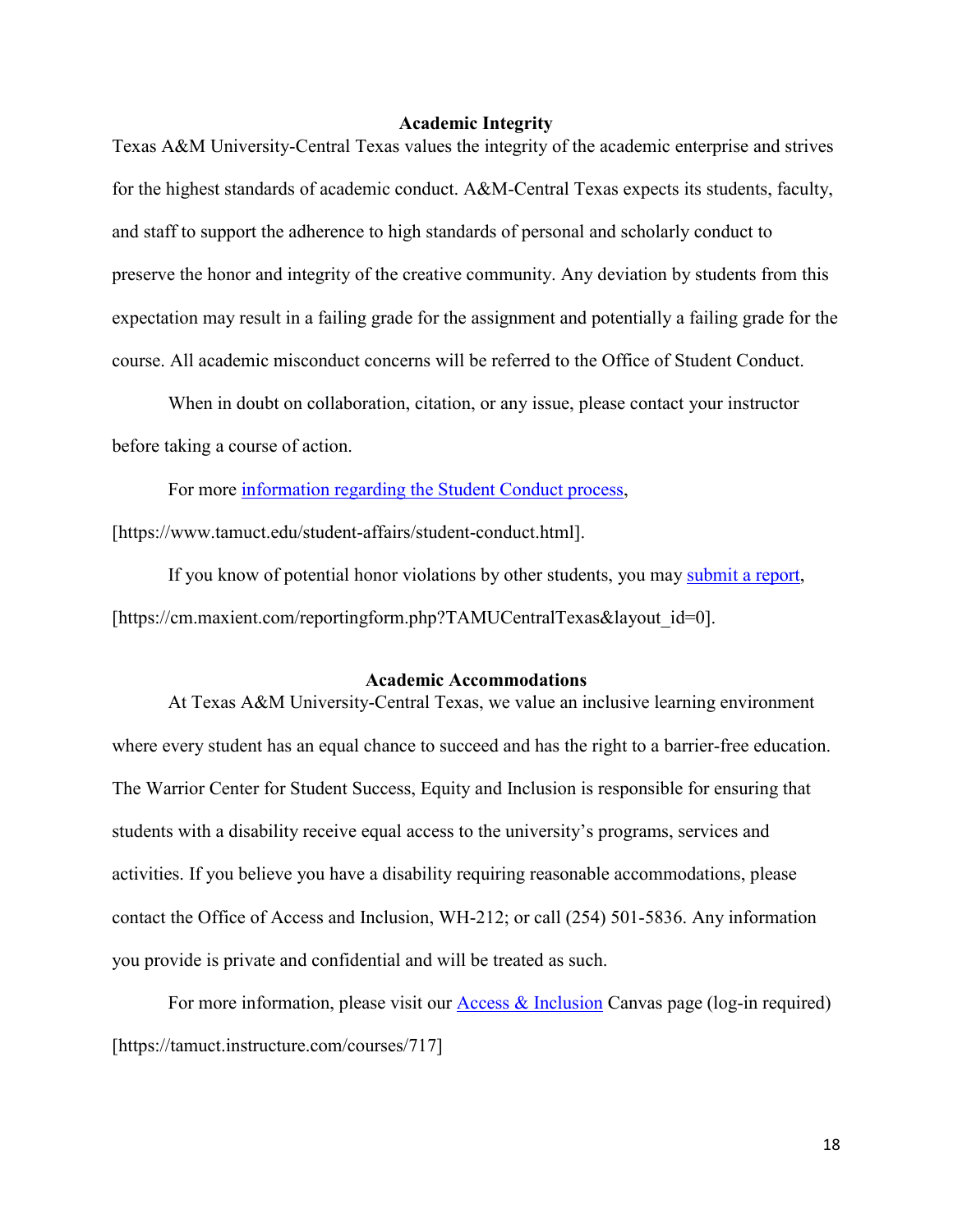## **Important information for Pregnant and/or Parenting Students** Texas A&M University-Central Texas supports students who are pregnant and/or

parenting. In accordance with requirements of Title IX and related guidance from US Department of Education's Office of Civil Rights, the Dean of Student Affairs' Office can assist students who are pregnant and/or parenting in seeking accommodations related to pregnancy and/or parenting. Students should seek out assistance as early in the pregnancy as possible. For more information, please visit [Student Affairs](https://www.tamuct.edu/student-affairs/pregnant-and-parenting-students.html) [https://www.tamuct.edu/student-affairs/pregnantand-parenting-students.html]. Students may also contact the institution's Title IX Coordinator. If you would like to read more about these [requirements and guidelines](http://www2.ed.gov/about/offices/list/ocr/docs/pregnancy.pdf) online, please visit the website [http://www2.ed.gov/about/offices/list/ocr/docs/pregnancy.pdf].

Title IX of the Education Amendments Act of 1972 prohibits discrimination on the basis of sex and gender–including pregnancy, parenting, and all related conditions. A&M-Central Texas is able to provide flexible and individualized reasonable accommodation to pregnant and parenting students. All pregnant and parenting students should contact the Associate Dean in the Division of Student Affairs at (254) 501-5909 to seek out assistance. Students may also contact the University's Title IX Coordinator.

### **Tutoring**

Tutoring is available to all A&M-Central Texas students, both virtually and in-person. Student success coaching is available online upon request.

If you have a question, are interested in becoming a tutor, or in need of success coaching contact the Warrior Center for Student Success, Equity and Inclusion at (254) 501-5836, visit the Warrior Center at 212 Warrior Hall, or by emailing [WarriorCenter@tamuct.edu.](mailto:WarriorCenter@tamuct.edu)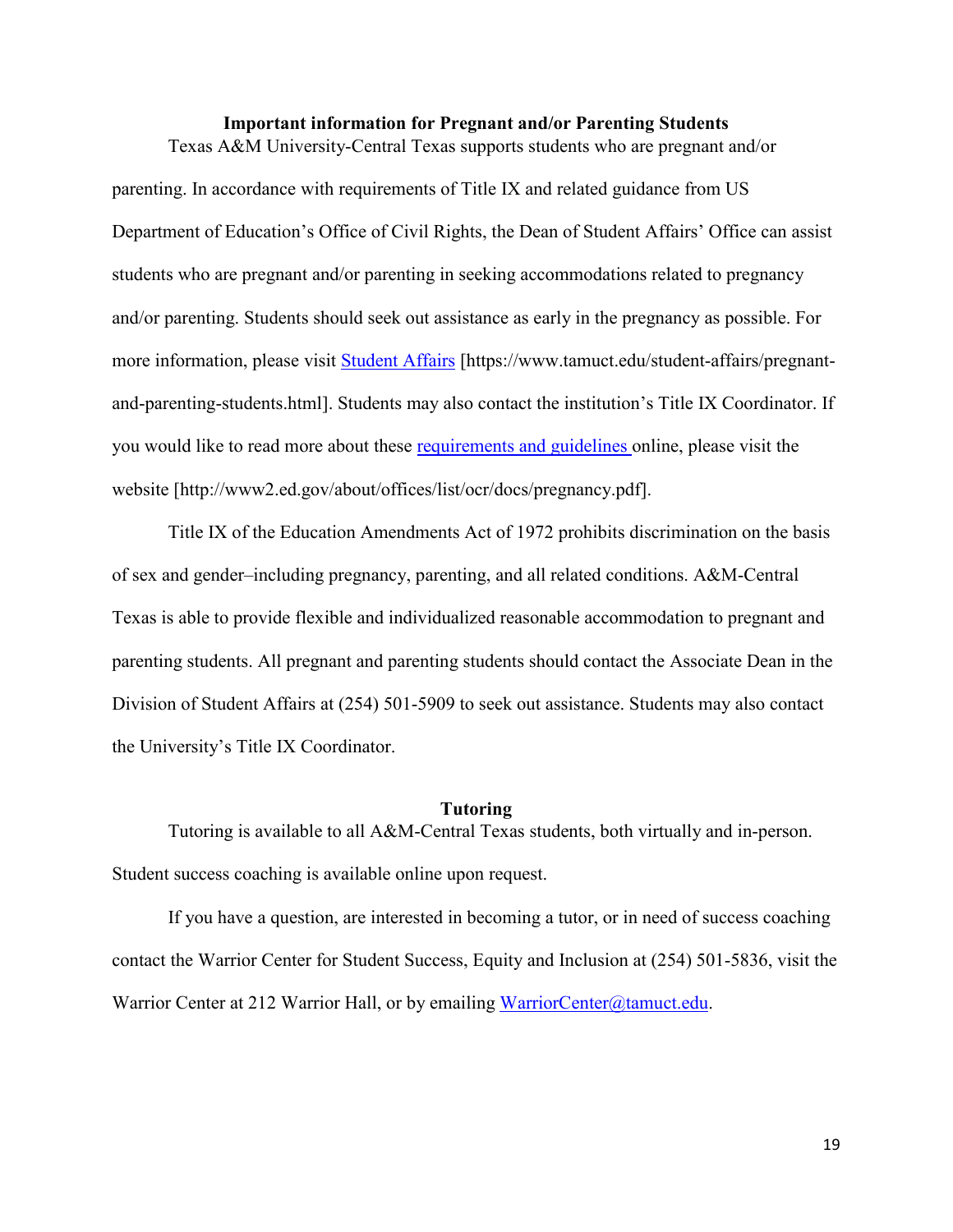To schedule tutoring sessions and view tutor availability, please visit Tutor [Matching](https://tutormatchingservice.com/TAMUCT) [Services](https://tutormatchingservice.com/TAMUCT) [https://tutormatchingservice.com/TAMUCT] or visit the Tutoring Center in 111 Warrior Hall.

Chat live with a remote tutor 24/7 for almost any subject from on your computer! Tutor.com is an online tutoring platform that enables A&M-Central Texas students to log in and receive online tutoring support at no additional cost. This tool provides tutoring in over 40 subject areas except writing support. Access Tutor.com through Canvas.

### **University Writing Center**

Located in Warrior Hall 416, the University Writing Center (UWC) at Texas A&M University–Central Texas (A&M–Central Texas) is a free service open to all A&M–Central Texas students. For the Summer 2022 semester, the hours of operation are from 10:00 a.m.-4:00 p.m. Monday thru Thursday in Warrior Hall 416 (with online tutoring available every hour as well) with satellite hours available online only Monday thru Thursday from 6:00-9:00 p.m. and most Saturdays from 12:00-3:00 p.m.

Tutors are prepared to help writers of all levels and abilities at any stage of the writing process. While tutors will not write, edit, or grade papers, they will assist students in developing more effective composing practices. By providing a practice audience for students' ideas and writing, our tutors highlight the ways in which they read and interpret students' texts, offering guidance and support throughout the various stages of the writing process. In addition, students may work independently in the UWC by checking out a laptop that runs the Microsoft Office suite and connects to WIFI, or by consulting our resources on writing, including all of the relevant style guides. Whether you need help brainstorming ideas, organizing an essay, proofreading, understanding proper citation practices, or just want a quiet place to work, the UWC is here to help!

20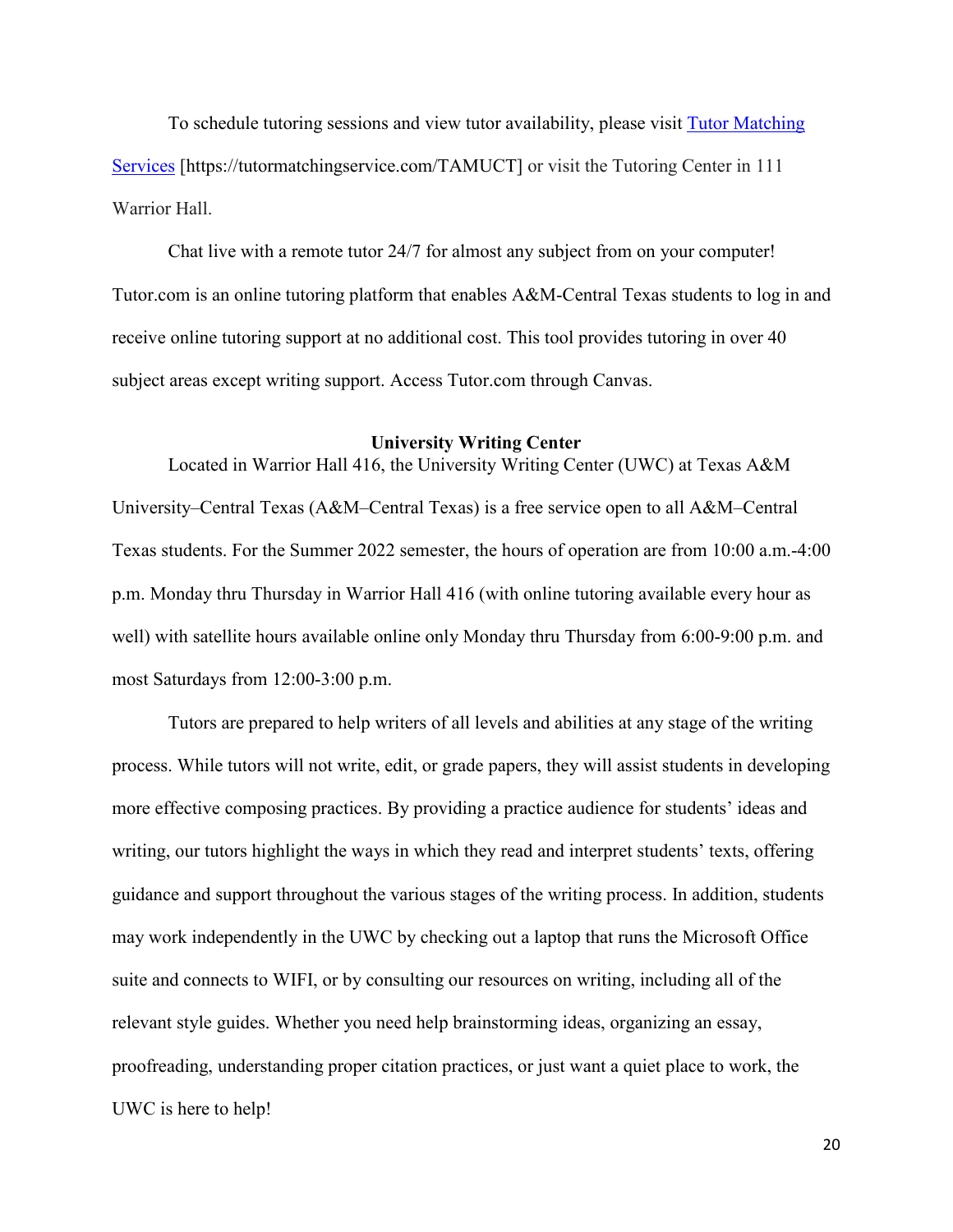Students may arrange a one-to-one session with a trained and experienced writing tutor by making an appointment via [WCOnline](https://tamuct.mywconline.com/) at [https://tamuct.mywconline.com/]. In addition, you can email Dr. Bruce Bowles Jr. at bruce.bowles  $@$ tamuct.edu if you have any questions about the UWC, need any assistance with scheduling, or would like to schedule a recurring appointment with your favorite tutor.

#### **University Library**

The University Library provides many services in support of research across campus and at a distance. We offer over 200 electronic databases containing approximately 400,000 eBooks and 82,000 journals, in addition to the 96,000 items in our print collection, which can be mailed to students who live more than 50 miles from campus. Research guides for each subject taught at A&M-Central Texas are available through our website to help students navigate these resources. On campus, the library offers technology including cameras, laptops, microphones, webcams, and digital sound recorders.

Research assistance from a librarian is also available 24 hours a day through our online chat service, and at the reference desk when the library is open. Research sessions can be scheduled for more comprehensive assistance, and may take place virtually through WebEx, Microsoft Teams or in-person at the library. Schedule an [appointment](https://nam04.safelinks.protection.outlook.com/?url=https%3A%2F%2Ftamuct.libcal.com%2Fappointments%2F%3Fg%3D6956&data=04%7C01%7Clisa.bunkowski%40tamuct.edu%7Cde2c07d9f5804f09518008d9ab7ba6ff%7C9eed4e3000f744849ff193ad8005acec%7C0%7C0%7C637729369835011558%7CUnknown%7CTWFpbGZsb3d8eyJWIjoiMC4wLjAwMDAiLCJQIjoiV2luMzIiLCJBTiI6Ik1haWwiLCJXVCI6Mn0%3D%7C3000&sdata=KhtjgRSAw9aq%2FoBsB6wyu8b7PSuGN5EGPypzr3Ty2No%3D&reserved=0) [here](https://nam04.safelinks.protection.outlook.com/?url=https%3A%2F%2Ftamuct.libcal.com%2Fappointments%2F%3Fg%3D6956&data=04%7C01%7Clisa.bunkowski%40tamuct.edu%7Cde2c07d9f5804f09518008d9ab7ba6ff%7C9eed4e3000f744849ff193ad8005acec%7C0%7C0%7C637729369835011558%7CUnknown%7CTWFpbGZsb3d8eyJWIjoiMC4wLjAwMDAiLCJQIjoiV2luMzIiLCJBTiI6Ik1haWwiLCJXVCI6Mn0%3D%7C3000&sdata=KhtjgRSAw9aq%2FoBsB6wyu8b7PSuGN5EGPypzr3Ty2No%3D&reserved=0) [https://tamuct.libcal.com/appointments/?g=6956]. Assistance may cover many topics, including how to find articles in peer-reviewed journals, how to cite resources, and how to piece together research for written assignments.

Our 27,000-square-foot facility on the A&M-Central Texas main campus includes student lounges, private study rooms, group work spaces, computer labs, family areas suitable for all ages, and many other features. Services such as interlibrary loan, TexShare, binding, and